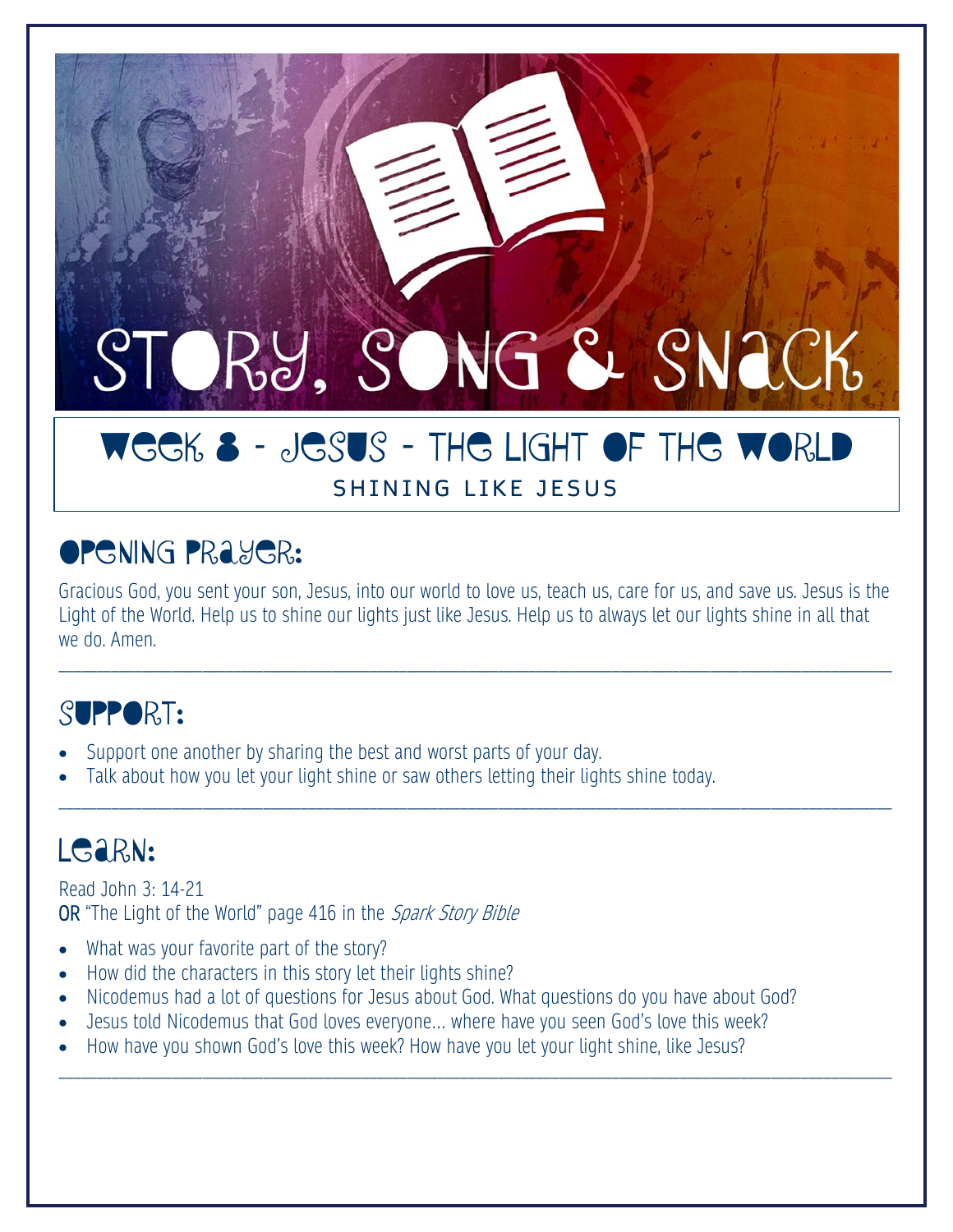## GNGAGG: God's Eye

Supplies: 2 large Popsicle/ Craft Sticks, Yarn

Object: Create this craft that resembles an EYE, to remember God is always watching over you.

#### How To:

Step 1- Tie or glue sticks together- To Tie- Start by taking the two sticks ls and tying them together in the middle with a piece of your yarn. Use a double knot to keep them securely connected. If you use glue, glue in a "t" or cross shape. Next, twist the dowels so they are perpendicular to one another, and then you are ready to wrap.

Step 2 Wrap- There are basically two ways to wrap the yarn around the sticks: over and under. By alternating the way you wrap the yarn, you can create different designs. To wrap the yarn over the stick, pull the yarn across the top of the craft stick. Then, wrap it under the bottom back over the top, and onto the next stick. To wrap the yarn under, pull the yarn beneath the next stick. Then, wrap the yarn up over the top of the stick, back behind the stick, and then move onto the next stick.

Step 3- Changing Yarn-While working with even one color of yarn can make a beautiful gods eye, you may want to use multiple colors. Switching yarns is simple. All you need to do is tie the current yarn to a new piece of yarn with a double knot and keep wrapping. That's it! Super easy. To keep everything looking tidy, you can trim and tuck in the ends when you are done wrapping.

\_\_\_\_\_\_\_\_\_\_\_\_\_\_\_\_\_\_\_\_\_\_\_\_\_\_\_\_\_\_\_\_\_\_\_\_\_\_\_\_\_\_\_\_\_\_\_\_\_\_\_\_\_\_\_\_\_\_\_\_\_\_\_\_\_\_\_\_\_\_\_\_\_\_\_\_\_\_\_\_\_\_\_\_\_\_\_\_\_\_\_\_\_\_\_\_\_\_\_\_\_\_\_\_\_\_\_\_\_\_

### NOURISH: Snack Recipe – Yogurt Parfait

This week's snack is a Yogurt Parfait. Parfaits originated in France are made by boiling cream, egg, sugar and syrup to create a custard-like puree which is served in a glass. The American version includes more ingredients like granola, nuts, yogurt and liqueurs made in combination with a topping of fruits or whipped cream that are layered and served in a tall glass. The oldest known recipe dates back to 1892.

SAFELY slice up your favorite kind of fruit. Berries work really well! In a glass add a layer of your favorite yogurt, then a layer of berries, and then a layer of granola. Keep layering until you reach the top of the glass. Bon Appetite!

\_\_\_\_\_\_\_\_\_\_\_\_\_\_\_\_\_\_\_\_\_\_\_\_\_\_\_\_\_\_\_\_\_\_\_\_\_\_\_\_\_\_\_\_\_\_\_\_\_\_\_\_\_\_\_\_\_\_\_\_\_\_\_\_\_\_\_\_\_\_\_\_\_\_\_\_\_\_\_\_\_\_\_\_\_\_\_\_\_\_\_\_\_\_\_\_\_\_\_\_\_\_\_\_\_\_\_\_\_\_